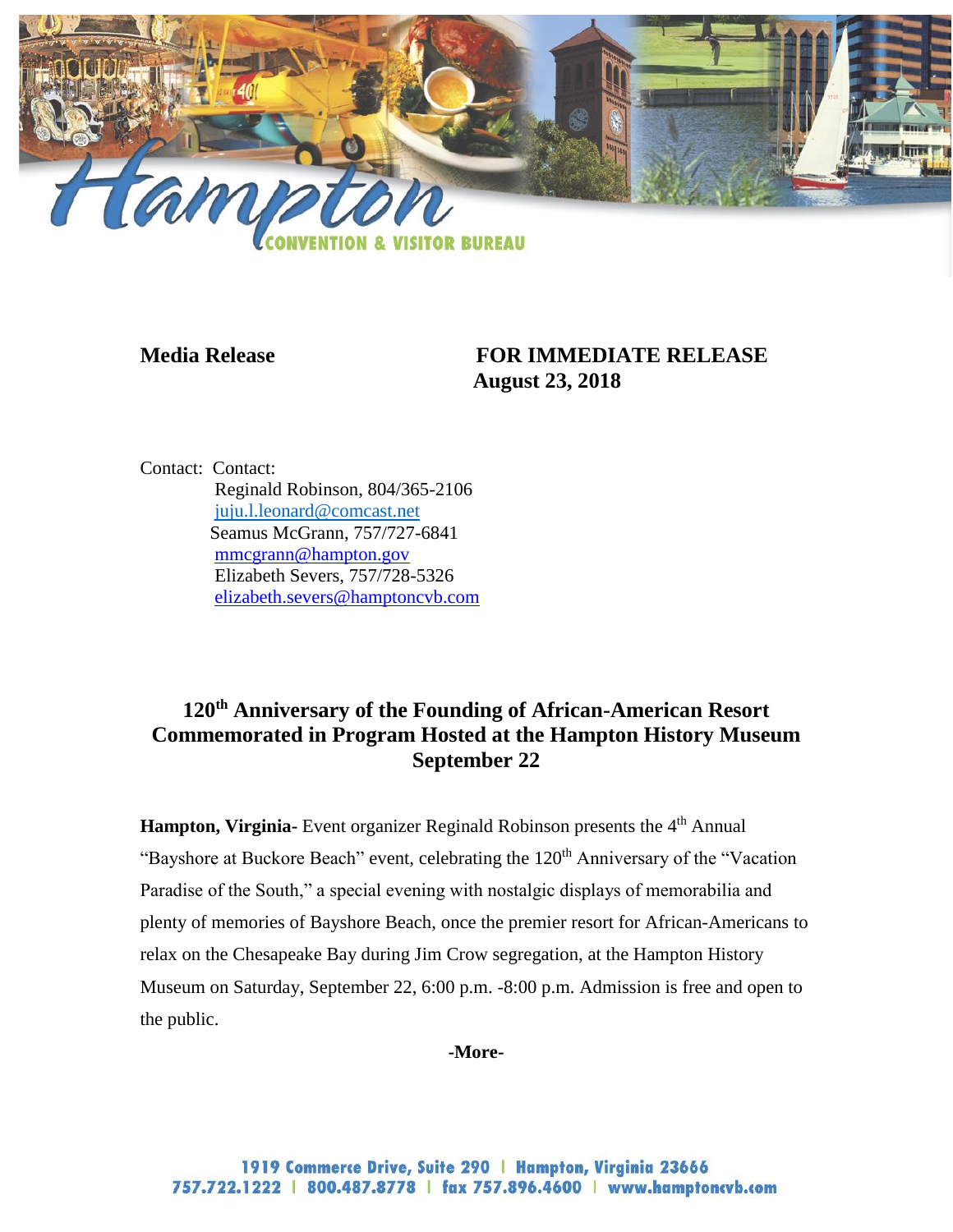## **120th Anniversary of the Founding of African-American Resort Commemorated in Program Hosted at the Hampton History Museum September 22- Page 2**

In honor of the event, cake and ice cream will be served. There will be an oyster and clam shucking demonstration with hot sauce available for those wanting to sample. Four special guest speakers will share their own personal stories about time spent at Bayshore.

Scheduled to appear are Gwen Watts and Glennie Daniels from Richmond Va.; Darryl Randolph, Hampton Institute class of 1961; and Dr. Mary T. Christian from Hampton Va.

Following their talk will be the latest inductions into the Bayshore at Buckroe Beach Hall of Fame 2018. This year's inductees are Thomas W. Turner, biologist, educator, civil rights pioneer and Vice President of the new Bayshore Corporation; John "Johnny" Graves former lifeguard at Bayshore Beach credited with saving two lives during the 1960's; Reuben V. "One Shot" Burrell, legendary Hampton roads and Hampton Institute photographer; Alma Williams, wife of Charles H. Williams, Vice President, President and Manager of Bayshore Hotel Co/New Bayshore Corporation; Chauncey Brown, longtime Hampton resident and local historian; Hampton music legend Chuck "Guitar" Chavis referred to as the "Black Johnny Cash" working with music greats such as Chuck Berry, Little Richard and Otis Redding.

Each person entering the museum will receive a free ticket, (one ticket to a person and tickets are limited) for a chance to win an autographed guitar by Chuck Guitar Chavis and Ves Artist. Winner must be present to win.

The festivities continue with the unveiling of three portraits by Richmond artist Kenneth Shelton, followed by the 2nd presentation of the Charles H. Williams award of leadership. This year's recipient is the Hon. Dr. Mary T. Christian. Her academic career beginning at Hampton Institute (Now Hampton University) later becoming Director of the School of Education, Dean of School of Liberal Arts and Education and Professor Emeritus, and serving nine consecutive terms representing Virginia's 92 House District.

**-More-**